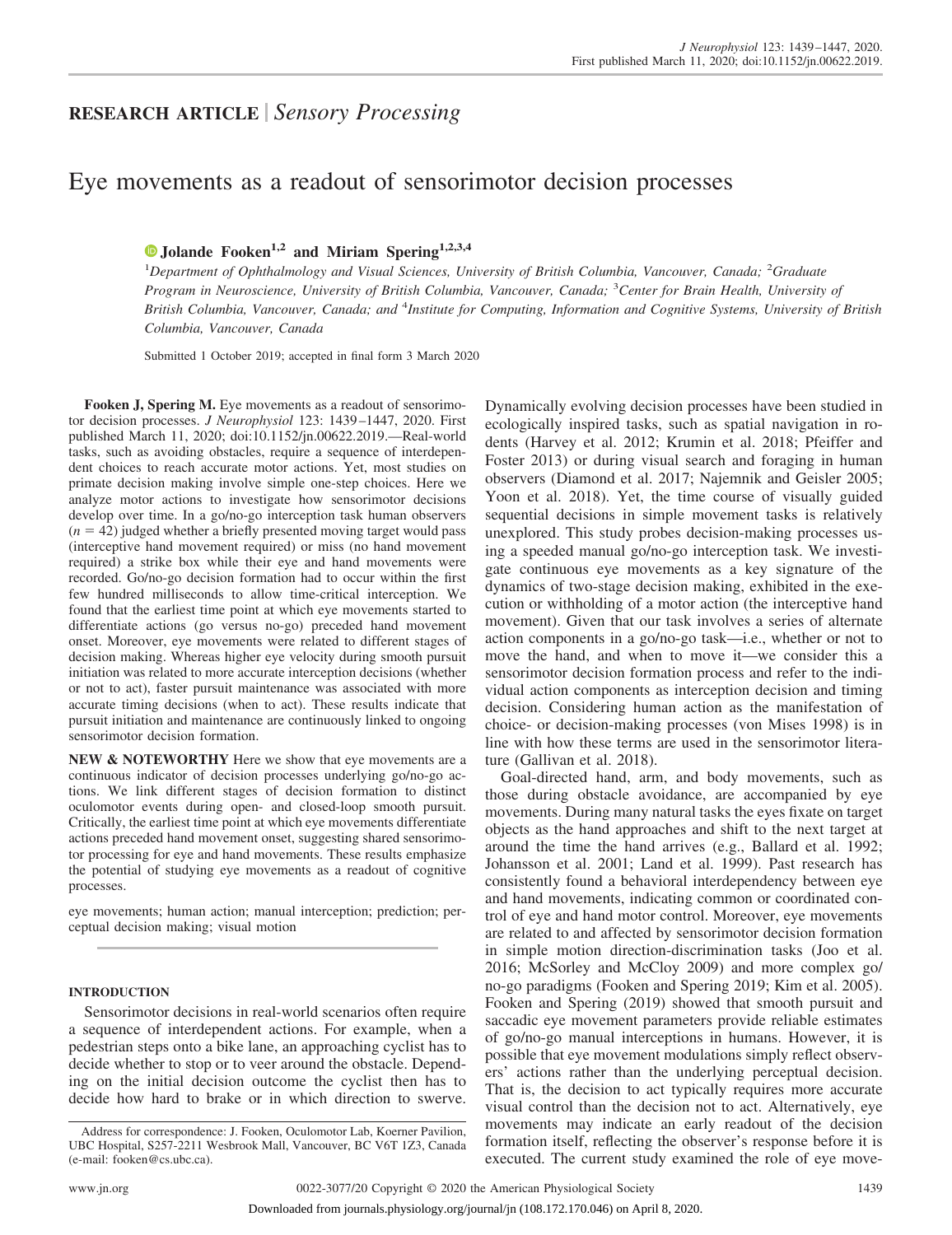ments during the time course of a two-stage decision process: the decision whether and when to intercept a moving target.

#### **MATERIALS AND METHODS**

*Overview.* This paper relates eye movements to the time course of decision formation during a rapid go/no-go track-intercept task. To investigate the relationship between eye movements and task outcome we performed new analyses on a previously published data set (Fooken and Spering 2019). Paradigm and procedure are identical to this published experiment and are reproduced here for the reader's convenience. New analyses developed for the current paper are described in detail.

*Observers.* We collected data from 45 male observers and excluded 3 participants who did not follow instructions and moved their hand in more than 80% of trials, regardless of stimulus conditions. The remaining 42 observers consisted of 25 members of the University of British Columbia (UBC) male varsity baseball (mean age  $19.4 \pm 1.2$ yr) team and 17 age- and gender-matched nonathletes (mean age  $22.1 \pm 1.8$  yr). Because this study was designed to investigate the relation between eye movements and hand motor action, but not examine accuracy of each measure, we do not differentiate between these two subgroups of observers (see Fooken and Spering 2019 for a report of differences between athletes and nonathletes in this task). All observers had normal or corrected-to-normal visual acuity confirmed by an Early Treatment Diabetic Retinopathy Study (ETDRS) acuity chart; 36 were right handed, six were left handed. All observers were unaware of the purpose of the experiment. The experimental protocol adheres to the Declaration of Helsinki and was approved by the Behavioral Research Ethics Board at the University of British Columbia; observers gave written informed consent before participation.

*Visual display and apparatus.* The visual target was shown at a luminance of 5.4 candela per meter squared (cd/m<sup>2</sup>) on a uniform gray background  $(35.9 \text{ cd/m}^2)$ . Stimuli were back-projected onto a translucent screen with a PROPixx video projector (VPixx Technologies, Saint-Bruno, QC, Canada; refresh rate 60 Hz, resolution 1,280 (horizontal)  $\times$  1,024 (vertical) pixels). The displayed window was 44.5 (horizontal)  $\times$  36 (vertical) cm or 55°  $\times$  45° in size. Stimulus display and data collection were controlled by a PC (NVIDIA GeForce GT 430 graphics card) and the experiment was programmed in MATLAB 7.1 using Psychtoolbox 3.0.8 (Brainard 1997; Kleiner et al. 2007; Pelli 1997). Observers were seated in a dimly lit room at 46 cm distance from the screen with their head supported by a combined chin and forehead rest.

*Experimental paradigm.* Observers were asked to track a small moving target (2° in diameter) and to predict whether it would pass ("go" response required) or miss ("no-go" required) a visible strike box (Fig. 1, *A* and *B*). We instructed observers to withhold a hand movement in miss trajectories and to intercept the ball while it was in the strike box in pass trajectories. Each interception started from a table-fixed position and was made with the index finger of the dominant hand.

The stimulus followed a linear-diagonal path and either hit or missed a darker gray strike (31.5 cd/m<sup>2</sup>) box that was  $6^{\circ} \times 10^{\circ}$  in size and offset by 12° from the center to the side of interception (Fig. 1*B*). Stimulus velocity followed natural forces (gravity, drag force, Magnus force; Fooken et al. 2016). Launch angles were set to  $\pm$  5°,  $\pm$  7° (pass trajectories),  $\pm 10^{\circ}$ , or  $\pm 12^{\circ}$  (miss trajectories). Target speed was either 36 or 41<sup>o</sup>/s. Importantly, the target was only shown for 100, 200, or 300 ms and thus disappeared shortly after launch, making the task very challenging. All conditions were randomized and equally balanced. We instructed observers to track the target with their eyes and to follow its assumed trajectory even after it had disappeared. Each trial ended when observers either intercepted the target or when the target reached the edge of the screen  $(1-1.1 \text{ s})$ . At the end of each trial observers received feedback about their performance; target end position was shown, and correct or incorrect actions were indicated. Each observer performed a familiarization session (16 trials; full trajectory visible) followed by 384 experimental trials in which the target viewing time was limited.

We defined four response types following conventions in the literature (Kim et al. 2005; Yang et al. 2010). Trials were classified as *correct go* if observers made an interception (i.e., touched the screen) in response to a pass trajectory and as *incorrect go* if observers moved their hands more than half way to the screen during a miss trajectory. Trials were classified as *correct no-go* or *incorrect no-go* if observers withheld a hand movement or moved their hand less than half way to the screen in response to a miss or pass trajectory, respectively.

Fig. 1. *A*: cartoon of the experimental setup. Observers had to judge whether a briefly presented target would pass (go required) or miss (no-go required) the strike box. Judgments were made by initiating or withholding an interceptive hand movement. *B*: illustration of task and interception events across time. The target was visible for 100, 200, or 300 ms, entered the strike box at ~800 ms, and was inside the box for ~180 ms. Observers initiated hand movements between 250 and 650 ms. The trial ended when the target reached the end of its trajectory (no-go), or when observers intercepted it (go). *C*: example initial eye velocity traces of single trials. Observers elicited three different types of eye movement patterns in response to target motion (black), either fixating until initiating a saccade (blue; 40.3% of trials), tracking the target before initiating a saccade (green; 53.9% of trials), or tracking it smoothly (purple; 5.8% of all trials). *D*: example eye position trace of a single trial in which a combination of smooth pursuit (solid green line) and saccades (dashed green line) was exhibited. Target motion onset, initial saccade onset, and targeting saccade onset are indicated by vertical dashed gray lines.

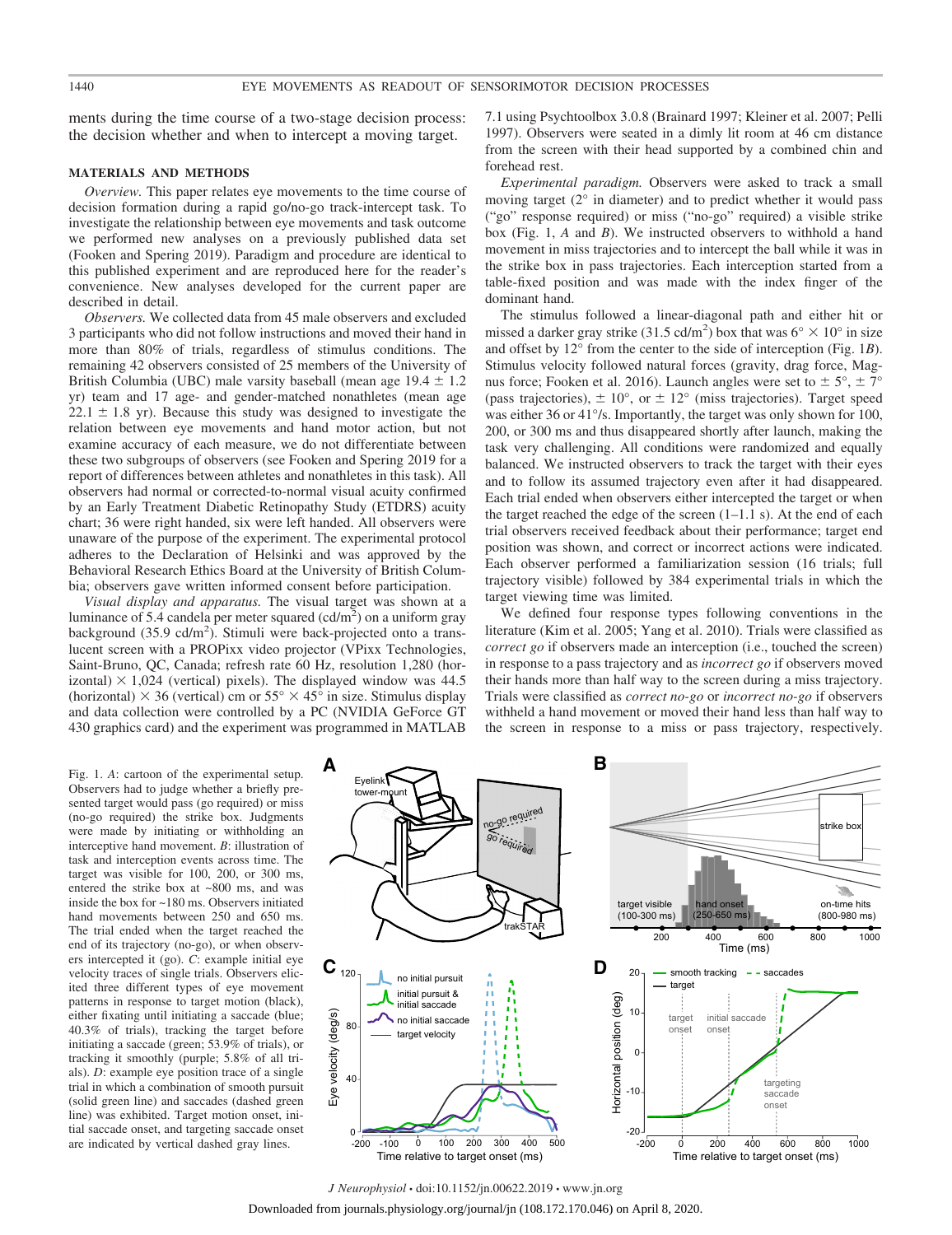Interception decision accuracy (i.e., decision whether or not to move) was calculated as the percentage of all correct go and no-go responses.

*Eye and hand movement recordings and preprocessing.* Eye position signals from the right eye were recorded with a video-based eye tracker (Eyelink 1000 tower mount; SR Research Ltd., Ottawa, ON, Canada) and sampled at 1,000 Hz. Eye movements were analyzed off-line using custom-made routines in MATLAB. Eye velocity profiles were filtered using a low-pass, second-order Butterworth filter with cutoff frequencies of 15 Hz (position) and 30 Hz (velocity). Saccades were detected based on a combined velocity and acceleration criterion: five consecutive frames had to exceed a fixed velocity criterion of 50°/s; saccade on- and offsets were then determined as acceleration minima and maxima, respectively, and saccades were excluded from pursuit analysis. Pursuit onset was detected in individual traces using a piecewise linear function that was fit to the filtered position trace (Fooken et al. 2016).

Finger position was recorded with a magnetic tracker (3D Guidance trakSTAR, Ascension Technology Corp., Shelburne, VT) at a sampling rate of 240 Hz; a lightweight sensor was attached to the observer's dominant hand's index fingertip with a small Velcro strap. The 2D finger interception position was recorded in *x*- and *y*-screencentered coordinates. Each trial was manually inspected and a total of 345 trials (2%) were excluded across all observers due to eye or hand tracker signal loss.

*Eye movement data analyses.* The stimulus characteristics in this paradigm triggered tracking behavior that most closely resembled short periods of smooth pursuit and catch-up saccades (Fig. 1, *C* and *D*). In some trials, observers tended to anticipate target motion (green and purple traces in Fig. 1*C*), whereas in other trials, observers fixated until initiating a catch-up saccade to match target speed (blue trace in Fig. 1*C*). To evaluate tracking behavior across time we analyzed eye movement quality during different time windows. In a previous study we found that observers typically made two to three saccades during the experimental paradigm. We defined the time interval from stimulus onset to the onset (or beginning) of the first saccade as our pursuit initiation time window. The time from the first saccade offset (or end of the first saccade) to the final saccade onset as the pursuit maintenance window (Fig. 1*D*). For trials, in which saccades occurred in between the first and last saccade we excluded the intermediate saccades from pursuit analysis. For the pursuit initiation and pursuit maintenance window we analyzed eye position and velocity relative to target position and velocity and extracted the following pursuit measures: mean 2D eye position and velocity error, relative eye velocity (gain), and absolute eye velocity. For each observer, we analyzed mean saccade rate across time as a temporal measure that is independent of spatial target position. For each trial we created a vector aligned to stimulus onset that contained an assigned value of 1 (eye in saccade state) or 0 (eye in fixation or pursuit state) at each time point. The mean saccade rate was then determined by calculating the mean probability of the eye being in saccade state at each time point.

For the pursuit initiation interval we calculated a speed-accuracy score combining the latency of the initial saccade with initial pursuit velocity. We normalized eye velocity error  $\hat{e}$  (accuracy) and initial saccade latency  $\hat{l}$  (speed) across all observers and trials. Note that we accounted for the inverse relationship between velocity error and accuracy (i.e., a higher velocity error corresponds to lower tracking accuracy) by calculating  $1-\hat{e}$  as speed score. We then added the normalized speed and accuracy score and calculated an average speed-accuracy score

$$
speed accuracy score = \sum_{i=1}^{n} \frac{(1-\hat{e}_i) + \hat{l}_i}{n}.
$$

*Go/no-go separation time and statistical analyses.* To calculate the time at which the eye movement signature starts to differ between go and no-go actions, we calculated the saccade rate for each observer and split the data into go and no-go trials. We then compared the

saccade rate between go and no-go actions across time. We calculated a moving average of the saccade rate across a 5-ms time interval and downsampled the data from 1,000 Hz to 500 Hz to decrease the risk of detecting false negatives. We then performed a Mann–Whitney test for each time interval. The separation time was determined as the first-time interval of at least three consecutive intervals for which a *P* value smaller than 0.01 was achieved. Differences between eye and hand movement measures were evaluated using Welch's twosample paired *t* tests. Correlations were assessed using the Pearson *R* test. All statistical analyses were performed in RStudio version 1.0.136 (RStudio, Boston, MA).

#### **RESULTS**

Relating eye movements to actions (go/no-go) and underlying sensorimotor decision formation (i.e., correct or incorrect interception and timing decisions) revealed three main findings. First, the earliest time point at which eye movements started to differentiate go/no-go actions preceded hand movement onset. This result indicates that differences in eye movements for go compared with no-go actions were not merely a consequence of interceptive hand movements, but they occurred before hand movement execution. Second, higher eye velocity during pursuit initiation was related to higher accuracy of interception decisions. Third, higher eye velocity during pursuit maintenance was related to higher accuracy of timing decisions (when to intercept), suggesting that different stages of decision formation were linked to continuously evolving eye movements. In the following we will first qualitatively describe observers' eye and hand movement response over the time course of the go/no-go interception task and then present quantitative results to support our three main findings.

*Eye movement separation coincides with hand movement onset.* The go/no-go task employed in this study triggered a combination of smooth pursuit and saccadic eye movements. To determine at which time point eye movements differentiated go and no-go actions (accuracy of interception decisions) we investigated the change in saccade rate—a temporal measure that is independent of the spatial target position—for gocompared with no-go decisions. Observers typically made two to three saccades in each trial  $(M = 2.6 \pm 0.4)$ . The initial catch-up saccade (i.e., the first saccade in each trial) was on average elicited 240 ms  $(SD = 41.6 \text{ ms})$  after target onset. This saccade was followed by a brief period of tracking before a final, targeting saccade was made on average 620 ms after target onset  $(SD = 58.5 \text{ ms}; \text{Fig. } 1D)$ .

For each observer, we compared saccade rates between alternate action outcomes (go versus no-go). The time at which saccade rates first differed significantly (Mann–Whitney test,  $P < 0.01$ ) was determined to be the go/no-go separation time (see MATERIALS AND METHODS; Fig. 2*A*). For three observers we were unable to find a separation time until after the offset of the final saccade. Separation times for these observers differed by two or more standard deviations from the group mean and were therefore excluded from this analysis. For the remaining 39 observers the mean separation time was 395 ms (range 326 – 520 ms; Fig. 2*B*). In go trials, the same observers initiated a hand movement at 411 ms (range 320–536 ms), significantly later than the time point at which saccade rates started to differentiate  $[t(38) = 2.4, P = 0.02;$  Fig. 1*B*; Fig. 2]. These results indicate that the time at which eye movements started to reflect go/no-go actions preceded hand movement onset.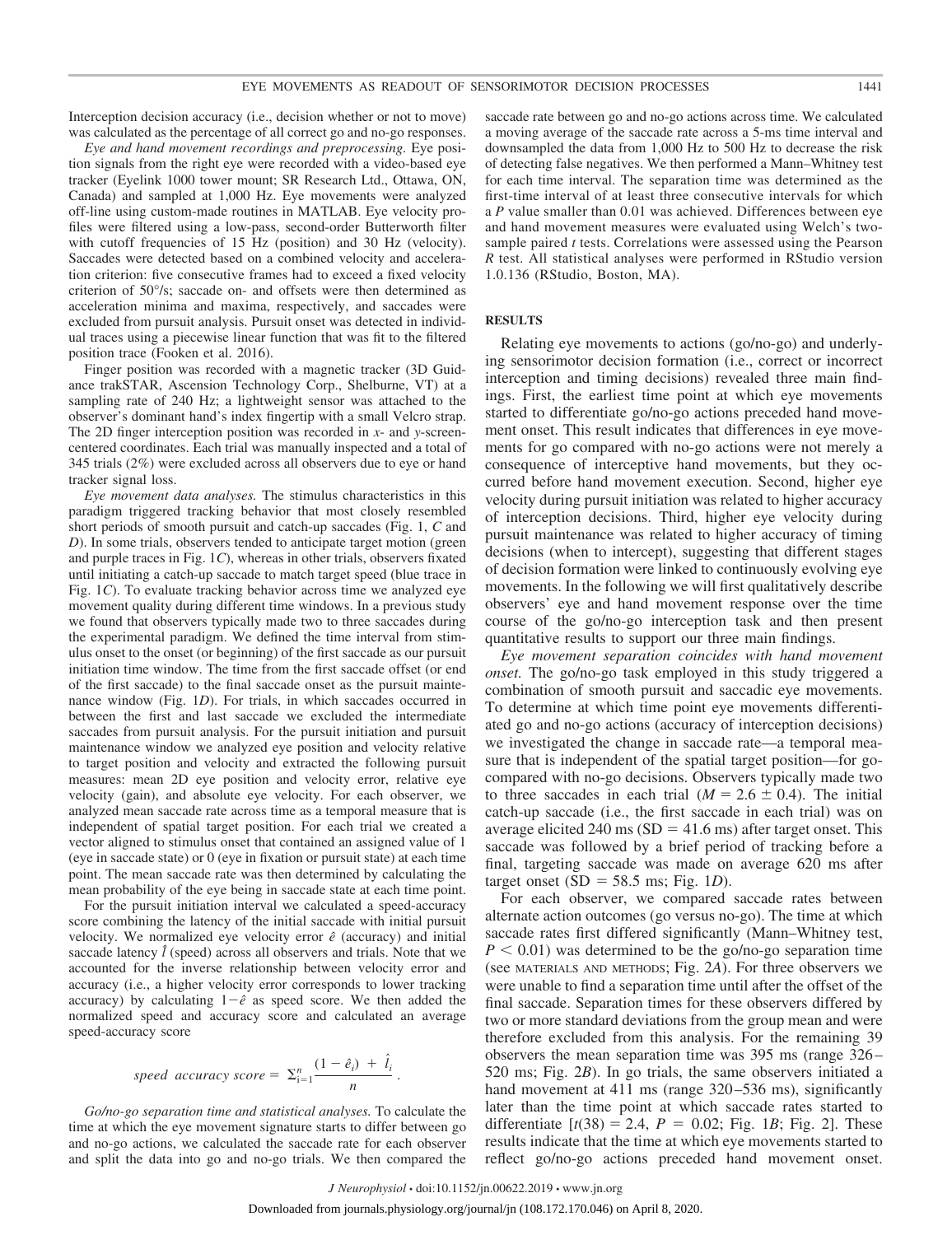Fig. 2. Eye movement separation for go versus no-go actions. *A*: saccade rates for go versus no-go actions of a representative observer with a separation time of 428 ms. *B*: saccade rates for go versus no-go actions averaged across all observers that showed a differentiation  $(n = 39)$ . Gray shaded area indicates standard deviation of separation time.



Therefore, eye movement patterns that reflect go/no-go actions may not simply be a consequence of hand movement execution but could be an indicator of the ongoing decision formation underlying interception decisions.

*Pursuit initiation is related to interception decision accuracy.* The time course of eye and hand movements suggests that decision formation underlying go/no-go actions must have occurred within the first few hundred milliseconds of each trial. The initial saccade offset was on average  $350 \text{ ms}$  (SD = 41.1 ms) after stimulus onset, only 50 ms before the average onset of interceptive hand movements. The brief delay between initial saccade offset and hand movement onset suggests that interception decision formation occurred before the initial saccade. We next investigated whether pursuit initiation (target onset to initial saccade onset) was related to the interception decision accuracy. Faster eye movements during the pursuit initiation period were associated with more accurate decisions whether or not to intercept (Fig. 3*A*), reflected in a significant positive correlation between pursuit initiation velocity and decision accuracy  $(r = 0.51, P \le 0.001)$ . Congruently, average eye velocity error (2D velocity difference between eye and target) during pursuit initiation was negatively correlated with interception decision accuracy ( $r = -0.39$ ,  $P = 0.01$ ; Fig. 3*B*). These results suggest that the initiation of smooth pursuit and the resulting decrease in velocity error might be related to target motion prediction and decision formation accuracy.

However, we found that in ~40% of all trials observers fixated until initiating the first catch-up saccade (Fig. 1*C*). In

these trials, observers might benefit from delaying the initial catch-up saccade to allow more time for evidence accumulation, resulting in a potential speed-accuracy tradeoff. To investigate whether initial saccade timing can account for some of the variability observed in the relationship between velocity error and decision accuracy (Fig. 3*B*), we calculated an average speed-accuracy score for each participant (see MATERIALS AND METHODS) and related this score to each observer's interception decision accuracy. The observed positive correlation between the speed-accuracy score and decision accuracy ( $r = 0.54$ ,  $P <$ 0.001; Fig. 3*C*) indicates that the timing of the initial saccade plays an important role in decision formation accuracy. It would be preferable to confirm that the relation between eye velocity error and decision accuracy holds across individual observers by conducting trial-by-trial correlations. However, since go/no-go actions are binary, an underlying decision accuracy measure can only be calculated across trials.

To further investigate the role of the accuracy and timing of pursuit initiation within observers we divided our sample into two groups— one that appeared to rely on reducing velocity error (*group 1*) and one that seemed to delay the initial saccade (*group 2*). Five observers did not reliably initiate smooth pursuit  $(10\% \text{ of the trials})$  and were automatically assigned to the saccade delay group (*group 2*). The remaining observers were assigned to groups as follows. We first performed a median split analysis on initial eye velocity error and initial saccade. For each observer we then calculated the mean interception decision accuracy below (lower bound) and above



Fig. 3. Relationship between eye movement initiation and interception decision accuracy. *A*: initial eye velocity from three observers averaged across 384 trials. *Subject 15* (yellow) shows the lowest eye velocity during the pursuit initiation phase and had an overall lower decision accuracy (70%) than *observers 8* (orange; 83%) and 21 (brown; 88%). *B*: decision accuracy is negatively related to eye velocity error in the interval from target onset to initial saccade onset. Asterisks denote significant regression results: \**P* < 0.05, \*\*\**P* < 0.001. *C*: decision accuracy is positively related to modeled speed-accuracy score. Each data point represents the averaged value per observer.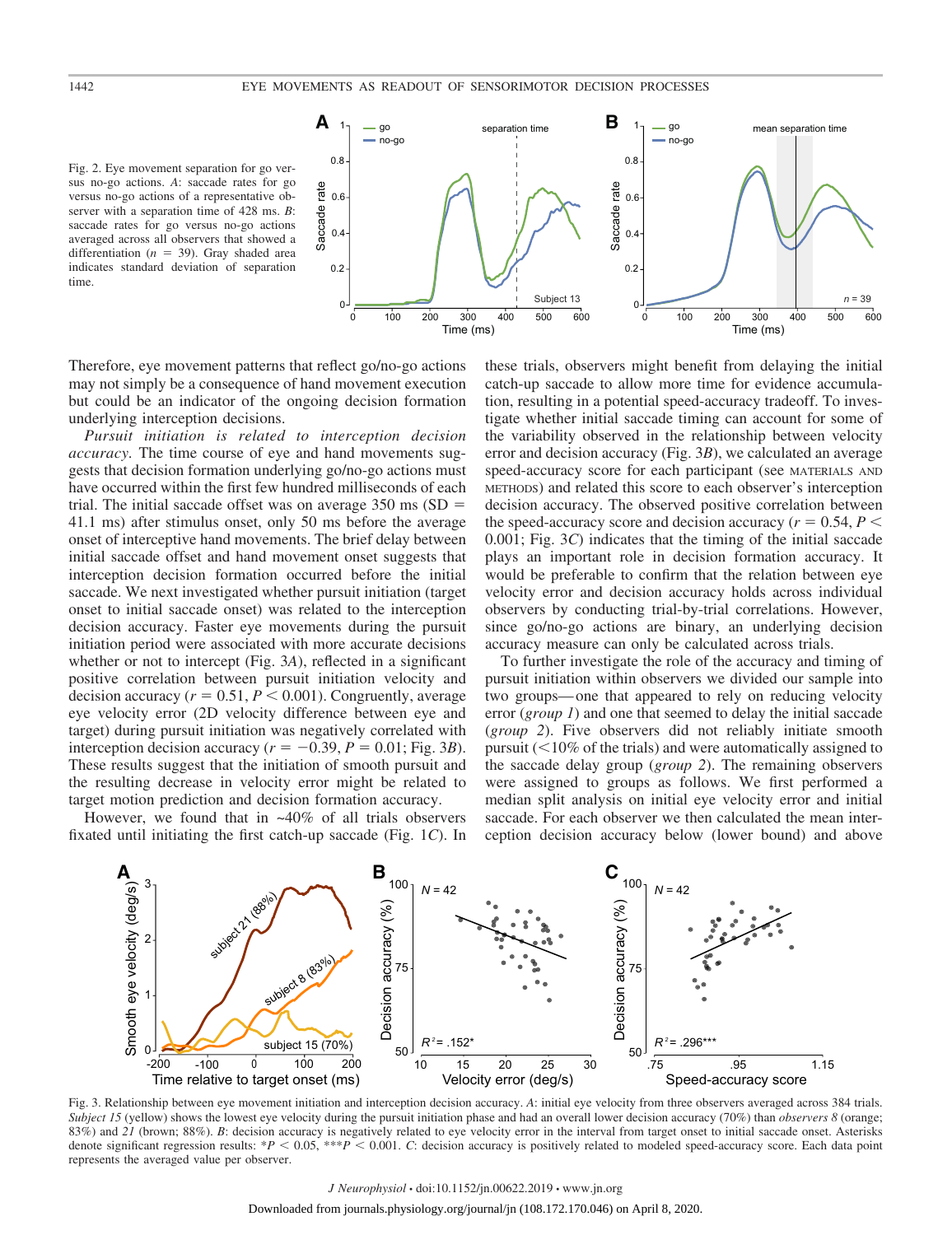

Fig. 4. Comparison of interception decision accuracy within each subject. *A*: difference in decision accuracy between trials in which eye velocity error was lower (lower bound) or higher (upper bound) than the median value for each observer  $(n = 24)$ . *B*: difference in decision accuracy between trials in which initial saccade latency was earlier (lower bound) or later (upper bound) than the median value for each observer  $(n = 18)$ . Gray lines show individual subject data; red thick line indicates group mean. Asterisks denote significant differences lower and upper bound:  $*P < 0.05$ ,  $***P <$ 0.001.

(upper bound) the median of eye velocity error and initial saccade latency. We then assigned observers to the group for which the change of interception decision accuracy between lower and upper bound was greater. For *group*  $1 (n = 24)$ , we found that decision accuracy was significantly higher in trials with a low compared with a high velocity error  $[t(23) = 4.1]$ ,  $P < 0.001$ ; Fig. 4*A*]. For *group* 2 ( $n = 18$ ) we found that decision accuracy was higher for late as compared with early initial saccade latencies  $[t(17) = 2.7, P = 0.01; Fig. 4B]$ . These results suggest that the timing and accuracy of pursuit initiation is related to go/no-go actions and underlying interception decision accuracy across as well as within observers.

*Pursuit maintenance is related to hitting accuracy.* The previous results indicate that eye movement initiation is linked to the decision whether to intercept. In our task, a decision to intercept was always associated with a second decision: when to intercept (timing decision). Observers were instructed to hit the strike box while the target was inside. Whereas the spatial position of the target trajectory was restricted to the area of the strike box, observers had to time-critically judge horizontal target motion to successfully intercept the target. The timing of hitting the strike box was therefore crucial for accurate timing decisions (Fig. 5*A*). Across all interception (go-required) trials, observers' interceptions were on time in  $76 \pm 6.6\%$  of trials, too early in  $18 \pm 7.5\%$  trials, and too late in  $6 \pm 4.5\%$ trials. Incorrectly timed— early and late—interceptions were reflected in shifts in interceptive hand and eye movement onsets (Fig. 5, *B* and *C*; Table 1). In trials in which they intercepted too early as compared with trials in which they were on time, observers moved their hand earlier  $[t(41) = 15.3]$ ,  $P < 0.001$ ] and faster  $[t(41) = 4.9, P < 0.001]$  and initiated the

final targeting saccade earlier  $[t(41) = 5.8, P < 0.001]$ . Conversely, when interceptions were too late versus on time, observers initiated the interceptive hand movement later  $[t(41) = 11.9, P < 0.001]$  and made the final targeting saccade later  $[t(41) = 3.9, P < 0.001]$ , whereas the finger velocity did not differ  $[t(41) = 0.1, P = 0.89]$ . We did not observe any difference in initial saccade latency when comparing on-time interceptions with timing errors that resulted in early  $[t(41) =$ 1.8,  $P = 0.08$  or late interceptions  $[t(41) = 1.9, P = 0.06]$ , suggesting that timing decision accuracy might not be related to the initial saccade.

To investigate the relationship between eye movements and timing decision accuracy we analyzed eye movement velocity relative to target velocity during the pursuit maintenance phase (initial saccade offset to targeting saccade onset; Fig. 1*C*). Across observers, we observed a positive correlation between relative eye velocity and timing decision accuracy  $(r = 0.34,$  $P = 0.03$ ; Fig. 6*A*). Within observers we found that faster tracking of the target (higher relative eye velocity) was associated with earlier interceptions (negative horizontal timing error, Fig. 6*B*). This negative relationship was seen in the majority of our observers (correlation coefficients smaller than zero, Fig. 6*D*). For some observers, we found that poor tracking of the target (relative eye velocity around zero) was associated with overall poor timing decisions (see example in Fig. 6*C*). Overall correlation coefficients from within-subject correlations differed significantly from zero [one-sample *t* test:  $t(41) = 5.2, P < 0.001$ ; Fig. 6*D*].

Positional measures of tracking quality (2D or horizontal eye position error, saccade amplitudes) were not related to timing accuracy. These results indicate that observers benefit from



Fig. 5. *A*: timing decision accuracy depended on the timing of the interception. If the target had not yet reached the strike box at the time of interception the observer was too early; if it had already left the strike at the time of interception the observer was too late. Finger velocity (*B*) and saccade rate (*C*) separated by early (light pink), on-time (green), and late (purple) hits reflect timing errors.

*J Neurophysiol* • doi:10.1152/jn.00622.2019 • www.jn.org Downloaded from journals.physiology.org/journal/jn (108.172.170.046) on April 8, 2020.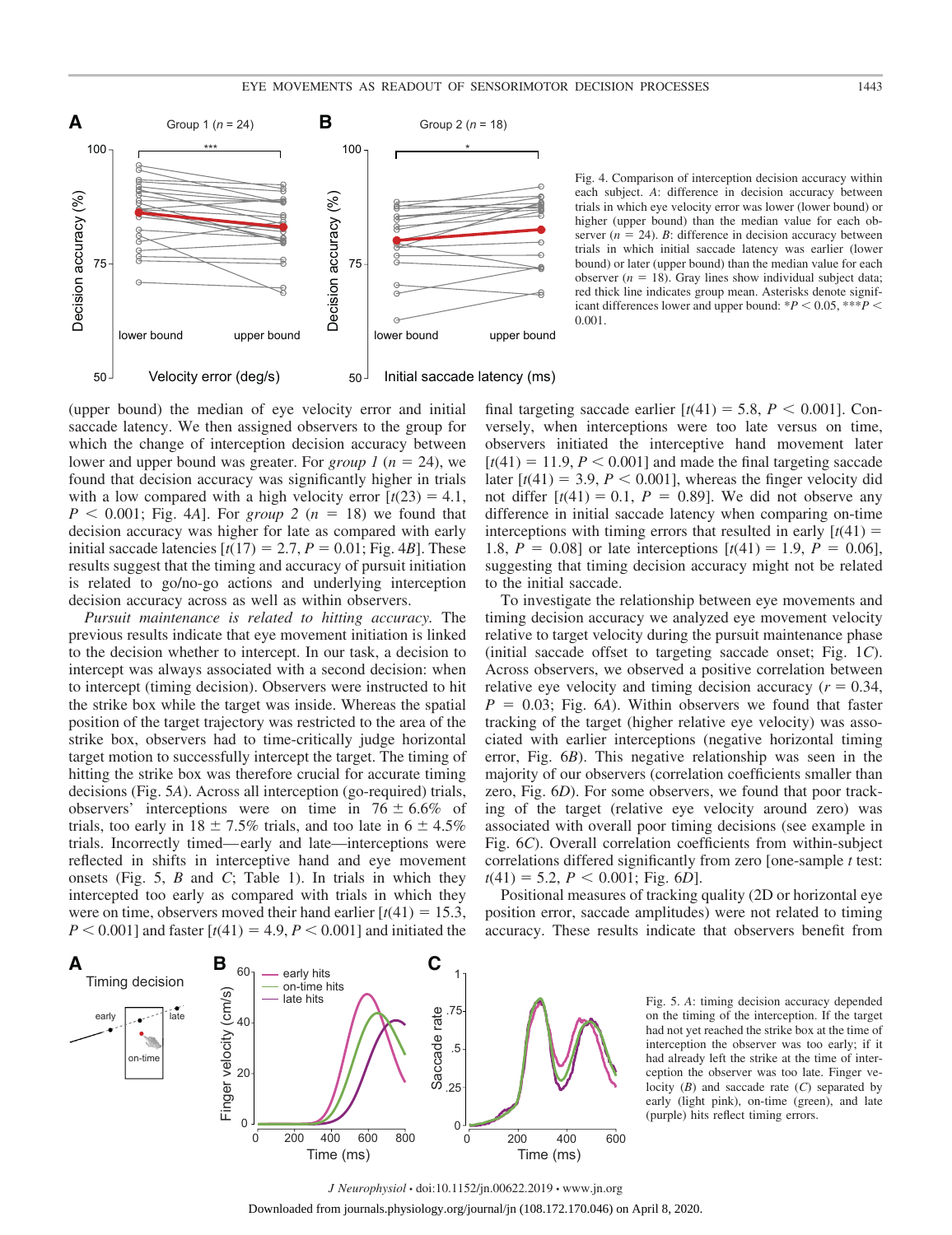|                      | Hand Latency                               | Hand Peak Velocity                         | Initial Saccade Latency                    | Targeting Saccade Latency                  |
|----------------------|--------------------------------------------|--------------------------------------------|--------------------------------------------|--------------------------------------------|
| Early hit<br>On-time | $372.4 \pm 38.2$ ms<br>$426.8 \pm 44.4$ ms | $59.7 \pm 6.2$ cm/s<br>$57.3 \pm 5.5$ cm/s | $236.7 \pm 43.1$ ms<br>$232.4 \pm 38.4$ ms | $506.5 \pm 65.6$ ms<br>$542.8 \pm 60.4$ ms |
| Late hit             | $513.1 \pm 60.8$ ms                        | $57.4 \pm 6.9$ cm/s                        | $219.1 \pm 52.5$ ms                        | $581.6 \pm 81.7$ ms                        |

Table 1. *Hand and eye movement differences for early, on-time, and late hits*

Values indicate group averages  $\pm$  standard deviation. Hand and targeting saccade latencies are relative to stimulus onset. The initial saccade was defined as the first saccade and the targeting saccade as the final saccade of each trial.

matching eye and target velocity during pursuit maintenance when tasked to accurately judge target speed and successfully time an interception.

#### **DISCUSSION**

In this study we related continuously evolving eye movements to two-stage perceptual decisions in a go/no-go interception task. We showed that eye movements distinguished go/no-go actions early in the decision process, before the hand first started to move, and are therefore unlikely to merely be a consequence of motor execution. We also revealed that accurate smooth pursuit initiation was related to interception decision accuracy (reflecting the decision whether or not to act) and that accurate smooth pursuit maintenance was linked to timing decision accuracy (reflecting the decision when to act). These findings suggest that smooth pursuit eye movements continuously contribute to dynamic decision formation.

*Eye movements as an early indicator of go/no-go actions.* Eye movements are closely related to cognitive goals in a variety of everyday tasks that require an interaction with objects, such as brick stacking or sandwich making (Hayhoe 2017; Hayhoe and Ballard 2005; Land et al. 1999). A particularly strong link between eye movements and action is seen in the context of goal-directed hand movements. It is commonly observed that the eye leads the hand when tasks require pointing, hitting, or catching (Bekkering et al. 1994; Belardinelli et al. 2016; Brenner and Smeets 2011; Land and McLeod 2000; Mrotek and Soechting 2007). We recently showed that eye movements reliably decoded go/no actions; go compared with no-go actions were associated with earlier targeting saccades to guide the interceptive hand movement (Fooken and Spering 2019).

The current study goes beyond previous work by addressing the question whether eye movements are the consequence of a perceptual decision, manifested in a hand movement, or whether they might instead reflect decision formation over time. Our results reveal that eye movements differentiated between later decisions whether or not to intercept at an early point in time, before the onset of the interceptive hand movement. This finding emphasizes that eye movements may indicate go/no-go actions before hand movements are executed. The concurrence of eye movement separation time and hand movement onset is further evidence for common neural processing of action goals (e.g., Andersen and Cui 2009; Crawford et al. 2004; Hwang et al. 2014). Moreover, our findings are closely related to the observation that eye and hand movements are interdependent during movement planning (Leclercq et al. 2013) and execution (Chen et al. 2016; Danion and Flanagan 2018; Fooken et al. 2016, 2018; Maiello et al. 2018). The interdependence and timing of eye and goal-directed hand movement preparation and execution could further be studied by combining eye tracking with measurements of the electromyographic activity of arm muscles during reach or point movements (e.g., Gribble et al. 2002).

*Pursuit eye movements are related to interception and timing decision accuracy.* In the current study we show that the timing and accuracy of pursuit initiation was related to go/ no-go actions; that is, higher pursuit initiation velocity was associated with higher interception decision accuracy. It should be noted, however, that we do not directly show a causal link between accurate eye movement initiation and interception decision formation. An alternative interpretation could be that observers initiated faster smooth pursuit eye movements because they perceived and extrapolated motion signals more accurately. Further studies are needed to identify the causality of the underlying mechanisms.

We further show that eye velocity during pursuit maintenance is linked to accurate interception timing. Previous re-



Fig. 6. *A*: relationship between timing decision accuracy and relative eye velocity during maintenance phase. Each circle represents an observer. Asterisk denotes significant regression results:  $*P < 0.05$ . *B* and *C*: relationship between horizontal timing error and relative eye velocity for two representative observers. Each circle represents a single trial. *D*: correlation coefficient *r* between horizontal timing error and relative eye velocity of each observer. Mean correlation coefficient is significantly different from zero denoted by asterisks.  $**P < 0.001$ .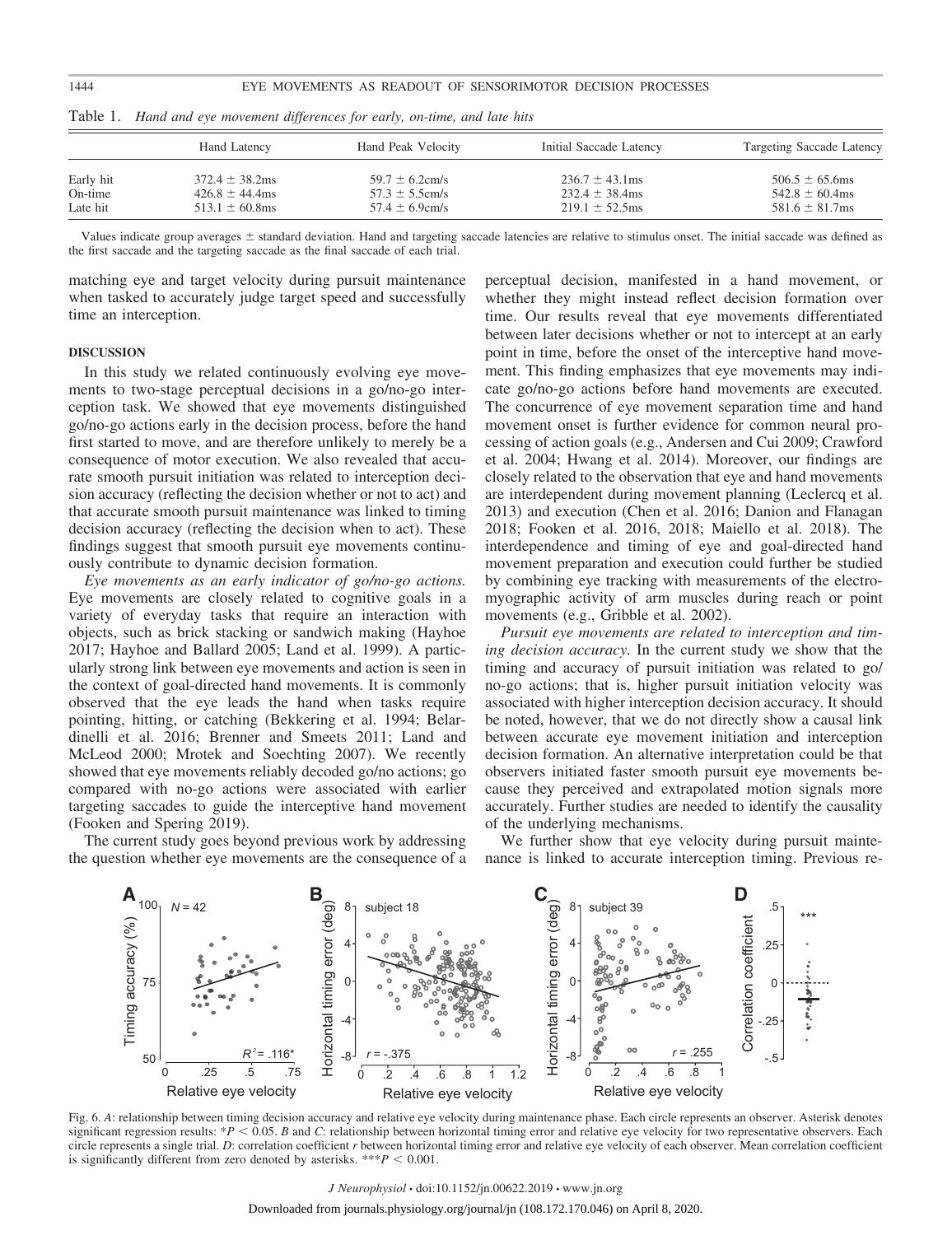search has shown that engaging in smooth pursuit aids accurate motion prediction, a benefit that is thought to arise from additional motion information provided through efference copy signals during pursuit maintenance (Bennett et al. 2010; Spering et al. 2011). Moreover, observers' speed perception critically depends on the rate and direction of corrective saccades during tracking. Compared with trials in which observers tracked the target with pure smooth pursuit, observers overestimated target speed when tracking was accompanied by forward saccades and underestimated target speed when backward saccades were elicited (Goettker et al. 2018). Corrective saccades during smooth pursuit also affected manual interception accuracy: observers intercepted ahead or behind of the target when eliciting forward or backward saccades, respectively (Goettker et al. 2019). In our task, target motion was predictable and only forward saccades were elicited. We did not find any relationship between saccade rate or amplitude and accurate interception timing. Instead, we found that relative eye velocity with respect to the target velocity was linked to timing accuracy. These results complement previous findings showing that more accurate smooth pursuit eye movements (lower 2D position error) were linked to spatially more accurate manual interceptions (Fooken et al. 2016). Taken together these results suggest that velocity and positional error signals during smooth pursuit eye movements may contribute to different aspects of motion perception.

We further found that both saccades and smooth pursuit measures were related to interception and timing decision accuracy. These results highlight the interdependence of the two eye movement systems and indicate that smooth pursuit and saccades work in synchrony to enable accurate motion prediction (Barborica and Ferrera 2004; Blohm et al. 2003; de Brouwer et al. 2002; Orban de Xivry et al. 2006; Orban de Xivry and Lefèvre 2007; Schreiber et al. 2006). Our findings show that an increase in eye velocity as well as timing of the initial saccade are both beneficial for the accuracy of go/ no-go actions, a novel finding that needs to be investigated further to identify the underlying mechanisms and speedaccuracy tradeoffs.

*Perceptual decision making and hand motor responses are interdependent.* Perceptual decisions can be biased by motor actions. For example, when participants indicated their choice in a motion discrimination task by left- or right-handed reaches that were associated with different mechanical loads, their motion perception was biased toward the side that had lower resistance. Interestingly, this perceptual bias occurred even though participants were not aware of the difference in motor cost between the two hands (Hagura et al. 2017). Notwithstanding these biases, eye and hand movements are modulated by prior perceptual decisions. When observers made visually guided (Joo et al. 2016) or choice-indicating (McSorley and McCloy 2009) saccades just after a perceptual judgement, saccades in the decision-congruent direction were initiated earlier and faster. When observers' hand movements were perturbed while making manual choice responses in a motion discrimination task, arm muscular reflex gains scaled with stimulus motion strength (Selen et al. 2012). This finding suggests that sensorimotor control is linked to ongoing perceptual decision making. Taken together, these findings indicate that there is a continuous cross talk between perceptual decision processes and evolving motor plans.

Further evidence for the close relationship between perceptual and motor processing during decision making comes from studies of neural activity in motor cortex in human and nonhuman primates. Neural population activity measured by magnetoencephalography in human observers were predictive of decision outcome in a motion detection task before observers indicated their choice (Donner et al. 2009; Pape and Siegel 2016). Furthermore, electrophysiological recordings of the dorsal premotor and primary motor cortex of macaque monkeys revealed that neural activity reflects changes of mind during reach target selection when the position of correct targets had to be updated dynamically (Kaufman et al. 2015; Thura and Cisek 2014). These results suggest that the readout of sensory information is continuously coupled to motor preparation and execution.

*Cortical decision correlates.* Neural and behavioral correlates of perceptual decision making have classically been studied using random-dot motion stimuli gradually adding to our understanding of decision networks in human observers (Gold and Shadlen 2007; Heekeren et al. 2008; Schall 2013). Yet, real-world scenarios require more complex perceptual decisions than judging net motion. In a sequential decision task nonhuman primates were trained to select a target that was associated with a certain rule (pick the smaller or darker target). Monkeys then had to discriminate two visual targets based on their initial choice and responded by making a saccade to the chosen target (Abzug and Sommer 2018). Rule selection and sequential decision monitoring were related to neural activity in the supplementary eye field, an area also associated with the predictive control of eye movements (Fukushima et al. 2006).

Similarly, a series of seminal studies investigating go/no-go actions in human (Heinen et al. 2006) and nonhuman primates (Kim et al. 2005; Yang and Heinen 2014; Yang et al. 2010) revealed neural decision correlates in the supplementary and frontal eye fields. Speed-accuracy tradeoff of saccadic eye movements in a visual search task is also encoded in the frontal eye fields (Heitz and Schall 2012). Taken together, these findings indicate that neural activity in the supplementary and frontal eye fields governs timing and performance monitoring of visual decision making and may play a key role in our paradigm.

*Limitations.* One limitation of using a go/no-go paradigm is that interception decision accuracy is a binary variable; that is, the decision to go (or not to go) is either correct or incorrect. Designing a task with a continuous measure of decision accuracy would allow us to carry out a more detailed trial-by-trial analysis than the median split analysis presented here (Fig. 4). Yet, go/no-go actions are interesting to study because the motor response is all-or-none and decisions cannot be corrected online. Another consideration is that manual interceptions had to occur within a specific time window. Hand movement onset or interception time can therefore not be interpreted as a classic measure of reaction time. The effect of decision timing on hand movement reaction time could be investigated in a future study. Notwithstanding these limitations, our results provide evidence for an interdependency of eye and hand movements with sensorimotor decision processes in human observers.

*Conclusion.* Our findings emphasize commonalities in the timing and accuracy of oculomotor and hand movement con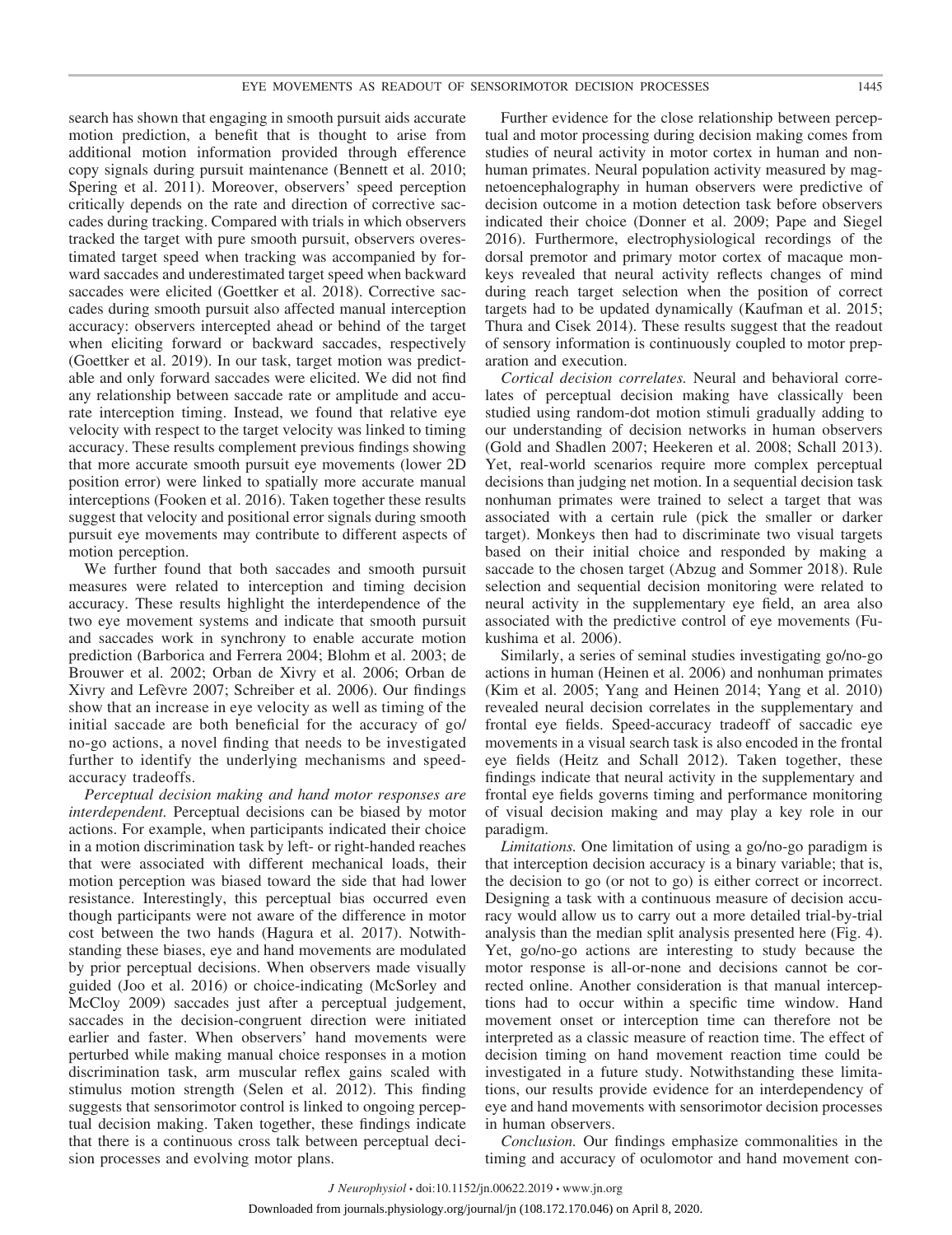trol during sensorimotor decision making that underlies such actions. Eye movements provide a continuous readout of cognitive processes during two-stage decision formation. Because eye movements occur naturally and spontaneously, this may open new avenues for studying decision making processes in real-world scenarios.

#### **ACKNOWLEDGMENTS**

The authors thank Rose Shannon for help with data collection and preprocessing and Terry McCaig and the UBC Varsity Baseball team for their collaboration. Data were presented in preliminary form at the 2019 Vision Sciences Society meeting in St. Pete Beach, FL (Fooken and Spering, Program No.: 21.12) and the 2019 Gordon Research Seminar on Eye Movements in Lewiston, ME.

#### **GRANTS**

This work was supported by Natinoal Sciences and Engineering Research Council Discovery and Accelerator Grants (RGPIN 418493) and a Canada Foundation for Innovation John R. Evans Leaders Fund equipment grant to M.S.

#### **DISCLOSURES**

No conflicts of interest, financial or otherwise, are declared by the authors.

#### **AUTHOR CONTRIBUTIONS**

J.F. and M.S. conceived and designed research; J.F. performed experiments; J.F. analyzed data; J.F. and M.S. interpreted results of experiments; J.F. prepared figures; J.F. drafted manuscript; J.F. and M.S. edited and revised manuscript; J.F. and M.S. approved final version of manuscript.

#### **REFERENCES**

- **Abzug ZM, Sommer MA.** Neuronal correlates of serial decision-making in the supplementary eye field. *J Neurosci* 38: 7280 –7292, 2018. doi[:10.1523/](https://doi.org/10.1523/JNEUROSCI.3643-17.2018) [JNEUROSCI.3643-17.2018.](https://doi.org/10.1523/JNEUROSCI.3643-17.2018)
- **Andersen RA, Cui H.** Intention, action planning, and decision making in parietal-frontal circuits. *Neuron* 63: 568 –583, 2009. doi[:10.1016/j.neuron.](https://doi.org/10.1016/j.neuron.2009.08.028) [2009.08.028.](https://doi.org/10.1016/j.neuron.2009.08.028)
- **Ballard DH, Hayhoe MM, Li F, Whitehead SD.** Hand-eye coordination during sequential tasks. *Philos T R Soc B* 337: 331–339, 1992. doi[:10.1098/](https://doi.org/10.1098/rstb.1992.0111) [rstb.1992.0111.](https://doi.org/10.1098/rstb.1992.0111)
- **Barborica A, Ferrera VP.** Modification of saccades evoked by stimulation of frontal eye field during invisible target tracking. *J Neurosci* 24: 3260 –3267, 2004. doi[:10.1523/JNEUROSCI.4702-03.2004.](https://doi.org/10.1523/JNEUROSCI.4702-03.2004)
- **Bekkering H, Adam JJ, Kingma H, Huson A, Whiting HT.** Reaction time latencies of eye and hand movements in single- and dual-task conditions. *Exp Brain Res* 97: 471– 476, 1994. doi[:10.1007/BF00241541.](https://doi.org/10.1007/BF00241541)
- **Belardinelli A, Stepper MY, Butz MV.** It's in the eyes: planning precise manual actions before execution. *J Vis* 16: 18, 2016. doi[:10.1167/16.1.18.](https://doi.org/10.1167/16.1.18)
- **Bennett SJ, Baures R, Hecht H, Benguigui N.** Eye movements influence estimation of time-to-contact in prediction motion. *Exp Brain Res* 206: 399 – 407, 2010. doi[:10.1007/s00221-010-2416-y.](https://doi.org/10.1007/s00221-010-2416-y)
- **Blohm G, Missal M, Lefèvre P.** Interaction between smooth anticipation and saccades during ocular orientation in darkness. *J Neurophysiol* 89: 1423– 1433, 2003. doi[:10.1152/jn.00675.2002.](https://doi.org/10.1152/jn.00675.2002)
- **Brainard DH.** The psychophysics toolbox. *Spat Vis* 10: 433– 436, 1997. doi[:10.1163/156856897X00357.](https://doi.org/10.1163/156856897X00357)
- **Brenner E, Smeets JBJ.** Continuous visual control of interception. *Hum Mov Sci* 30: 475– 494, 2011. doi[:10.1016/j.humov.2010.12.007.](https://doi.org/10.1016/j.humov.2010.12.007)
- **Chen J, Valsecchi M, Gegenfurtner KR.** Role of motor execution in the ocular tracking of self-generated movements. *J Neurophysiol* 116: 2586 – 2593, 2016. doi[:10.1152/jn.00574.2016.](https://doi.org/10.1152/jn.00574.2016)
- **Crawford JD, Medendorp WP, Marotta JJ.** Spatial transformations for eye-hand coordination. *J Neurophysiol* 92: 10 –19, 2004. doi[:10.1152/jn.](https://doi.org/10.1152/jn.00117.2004) [00117.2004.](https://doi.org/10.1152/jn.00117.2004)
- **Danion FR, Flanagan JR.** Different gaze strategies during eye versus hand tracking of a moving target. *Sci Rep* 8: 10059, 2018. doi[:10.1038/s41598-](https://doi.org/10.1038/s41598-018-28434-6) [018-28434-6.](https://doi.org/10.1038/s41598-018-28434-6)
- **de Brouwer S, Yuksel D, Blohm G, Missal M, Lefèvre P.** What triggers catch-up saccades during visual tracking? *J Neurophysiol* 87: 1646 –1650, 2002. doi[:10.1152/jn.00432.2001.](https://doi.org/10.1152/jn.00432.2001)
- **Diamond JS, Wolpert DM, Flanagan JR.** Rapid target foraging with reach or gaze: the hand looks further ahead than the eye. *PLOS Comput Biol* 13: e1005504, 2017. doi[:10.1371/journal.pcbi.1005504.](https://doi.org/10.1371/journal.pcbi.1005504)
- **Donner TH, Siegel M, Fries P, Engel AK.** Buildup of choice-predictive activity in human motor cortex during perceptual decision making. *Curr Biol* 19: 1581–1585, 2009. doi[:10.1016/j.cub.2009.07.066.](https://doi.org/10.1016/j.cub.2009.07.066)
- **Fooken J, Lalonde KM, Mann GK, Spering M.** Eye movement training is most effective when it involves a task-relevant sensorimotor decision. *J Vis* 18: 18, 2018. doi[:10.1167/18.4.18.](https://doi.org/10.1167/18.4.18)
- **Fooken J, Spering M.** Decoding go/no-go decisions from eye movements. *J Vis* 19: 5, 2019. doi[:10.1167/19.2.5.](https://doi.org/10.1167/19.2.5)
- **Fooken J, Yeo S-H, Pai DK, Spering M.** Eye movement accuracy determines natural interception strategies. *J Vis* 16: 1–15, 2016. doi[:10.1167/16.14.1.](https://doi.org/10.1167/16.14.1)
- **Fukushima J, Akao T, Kurkin S, Kaneko CR, Fukushima K.** The vestibular-related frontal cortex and its role in smooth-pursuit eye movements and vestibular-pursuit interactions. *J Vestib Res* 16: 1–22, 2006.
- **Gallivan JP, Chapman CS, Wolpert DM, Flanagan JR.** Decision-making in sensorimotor control. *Nat Rev Neurosci* 19: 519 –534, 2018. doi[:10.1038/](https://doi.org/10.1038/s41583-018-0045-9) [s41583-018-0045-9.](https://doi.org/10.1038/s41583-018-0045-9)
- **Goettker A, Braun DI, Schütz AC, Gegenfurtner KR.** Execution of saccadic eye movements affects speed perception. *Proc Natl Acad Sci USA* 115: 2240 –2245, 2018. doi[:10.1073/pnas.1704799115.](https://doi.org/10.1073/pnas.1704799115)
- **Goettker A, Brenner E, Gegenfurtner KR, de la Malla C.** Corrective saccades influence velocity judgments and interception. *Sci Rep* 9: 5395, 2019. doi[:10.1038/s41598-019-41857-z.](https://doi.org/10.1038/s41598-019-41857-z)
- **Gold JI, Shadlen MN.** The neural basis of decision making. *Annu Rev Neurosci* 30: 535–574, 2007. doi[:10.1146/annurev.neuro.29.051605.113038.](https://doi.org/10.1146/annurev.neuro.29.051605.113038)
- **Gribble PL, Everling S, Ford K, Mattar A.** Hand-eye coordination for rapid pointing movements. Arm movement direction and distance are specified prior to saccade onset. *Exp Brain Res* 145: 372–382, 2002. doi[:10.1007/](https://doi.org/10.1007/s00221-002-1122-9) [s00221-002-1122-9.](https://doi.org/10.1007/s00221-002-1122-9)
- **Hagura N, Haggard P, Diedrichsen J.** Perceptual decisions are biased by the cost to act. *eLife* 6: e18422, 2017. [Erratum in *eLife* 6: e26902, 2017]. doi[:10.7554/eLife.18422.](https://doi.org/10.7554/eLife.18422)
- Harvey CD, Coen P, Tank DW. Choice-specific sequences in parietal cortex during a virtual-navigation decision task. *Nature* 484: 62-68, 2012. doi[:10.](https://doi.org/10.1038/nature10918) [1038/nature10918.](https://doi.org/10.1038/nature10918)
- **Hayhoe M, Ballard D.** Eye movements in natural behavior. *Trends Cogn Sci* 9: 188 –194, 2005. doi[:10.1016/j.tics.2005.02.009.](https://doi.org/10.1016/j.tics.2005.02.009)
- Hayhoe MM. Vision and Action. *Annu Rev Vis Sci* 3: 389-413, 2017. doi[:10.1146/annurev-vision-102016-061437.](https://doi.org/10.1146/annurev-vision-102016-061437)
- **Heekeren HR, Marrett S, Ungerleider LG.** The neural systems that mediate human perceptual decision making. *Nat Rev Neurosci* 9: 467–479, 2008. doi[:10.1038/nrn2374.](https://doi.org/10.1038/nrn2374)
- **Heinen SJ, Rowland J, Lee B-T, Wade AR.** An oculomotor decision process revealed by functional magnetic resonance imaging. *J Neurosci* 26: 13515– 13522, 2006. doi[:10.1523/JNEUROSCI.4243-06.2006.](https://doi.org/10.1523/JNEUROSCI.4243-06.2006)
- **Heitz RP, Schall JD.** Neural mechanisms of speed-accuracy tradeoff. *Neuron* 76: 616 – 628, 2012. doi[:10.1016/j.neuron.2012.08.030.](https://doi.org/10.1016/j.neuron.2012.08.030)
- **Hwang EJ, Hauschild M, Wilke M, Andersen RA.** Spatial and temporal eye-hand coordination relies on the parietal reach region. *J Neurosci* 34: 12884 –12892, 2014. doi[:10.1523/JNEUROSCI.3719-13.2014.](https://doi.org/10.1523/JNEUROSCI.3719-13.2014)
- **Johansson RS, Westling G, Bäckström A, Flanagan JR.** Eye-hand coordination in object manipulation. *J Neurosci* 21: 6917–6932, 2001. doi[:10.](https://doi.org/10.1523/JNEUROSCI.21-17-06917.2001) [1523/JNEUROSCI.21-17-06917.2001.](https://doi.org/10.1523/JNEUROSCI.21-17-06917.2001)
- **Joo SJ, Katz LN, Huk AC.** Decision-related perturbations of decisionirrelevant eye movements. *Proc Natl Acad Sci USA* 113: 1925–1930, 2016. doi[:10.1073/pnas.1520309113.](https://doi.org/10.1073/pnas.1520309113)
- **Kaufman MT, Churchland MM, Ryu SI, Shenoy KV.** Vacillation, indecision and hesitation in moment-by-moment decoding of monkey motor cortex. *eLife* 4: e04677, 2015. doi[:10.7554/eLife.04677.](https://doi.org/10.7554/eLife.04677)
- **Kim Y-G, Badler JB, Heinen SJ.** Trajectory interpretation by supplementary eye field neurons during ocular baseball. *J Neurophysiol* 94: 1385–1391, 2005. doi[:10.1152/jn.00109.2005.](https://doi.org/10.1152/jn.00109.2005)
- **Kleiner M, Brainard D, Pelli D, Ingling A, Murray R, Broussard C.** What's new in Psychtoolbox-3. *Perception* 36: 1–16, 2007. doi[:10.1068/](https://doi.org/10.1068/v070821) [v070821.](https://doi.org/10.1068/v070821)
- **Krumin M, Lee JJ, Harris KD, Carandini M.** Decision and navigation in mouse parietal cortex. *eLife* 7: e42583, 2018. doi[:10.7554/eLife.42583.](https://doi.org/10.7554/eLife.42583)